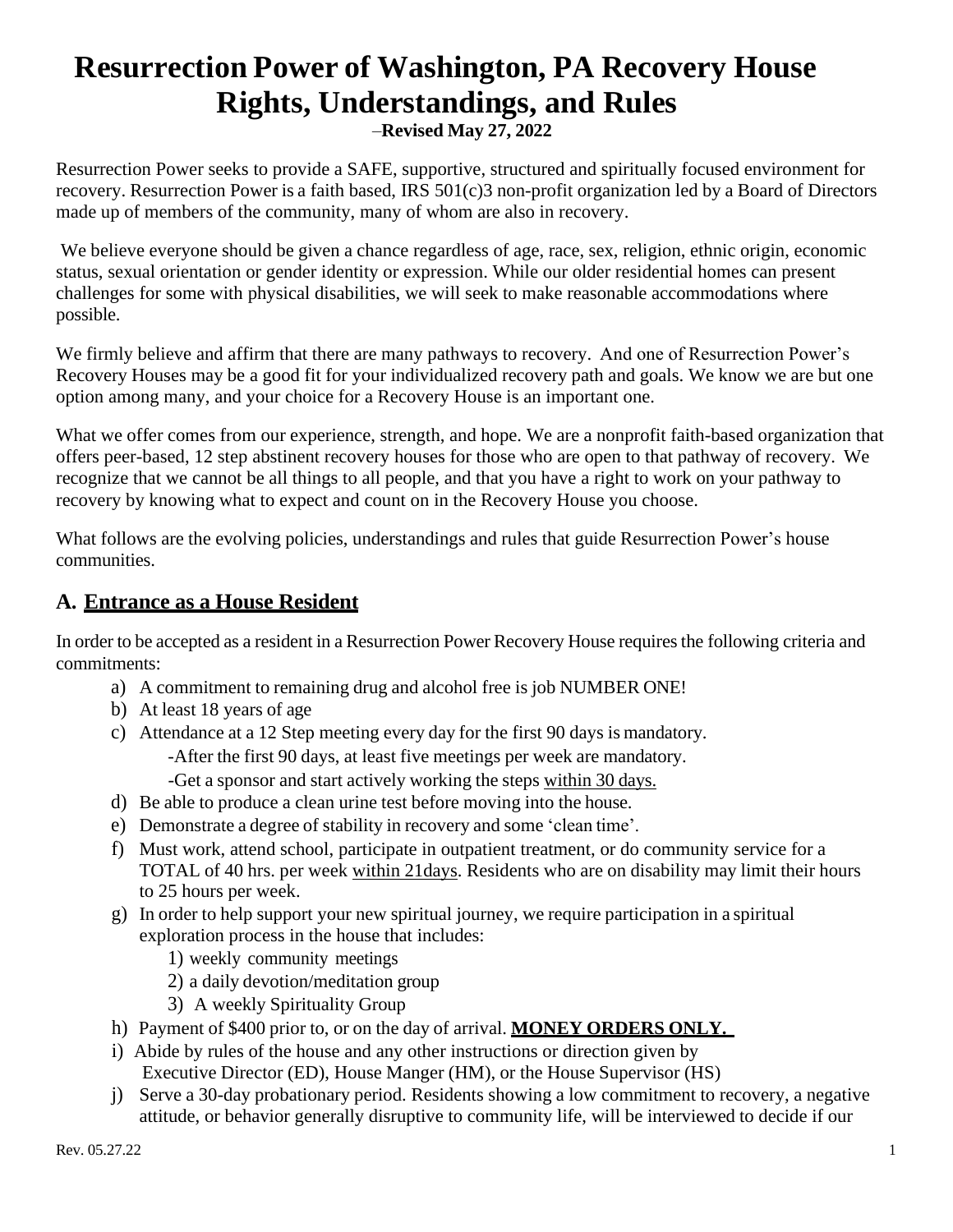house is the right place for you to achieve your personal recovery strategy.

- k) Manage basic activities of daily living (ADL) on your own, such as bathing, dressing, continence, eating, and evacuating the home during emergencies
- l) Manage instrumental activities of daily living (IADL) on your own, such as self-managing medications, finances, transportation, cooking, shopping, house cleaning, and laundry

## **B. Residents Rights**

As a resident you have rights granted by the State of Pennsylvania which include:

- 1. Residents shall retain all civil rights that have not been specifically curtailed by separate judicial or administrative determination by the appropriate legal authority.
- 2. Resurrection Power may not discriminate against a resident on the basis of age, race, sex, religion, ethnic origin, economic status, disability, sexual orientation or gender identity or expression.
- 3. Residents have the right to inspect their own records.
- 4. Residents have the right to request the correction of information in their records on the basis that it is inaccurate, irrelevant, outdated or incomplete.
- 5. Residents have the right to submit a rebuttal to information in their records.
- 6. Residents may attend a treatment facility of their choice outside of the drug and alcohol recovery house. Resurrection Power may not require a resident to attend or prohibit a resident from attending a specific treatment facility.

### C. **Understanding and Avoiding Involuntary Disengagement from Community** (IDC)

Recovery Houses operated by Resurrection Power are temporary and voluntary guest houses for its residents. Residents are committed to sober living through abstinence and working of the 12 Steps.

In order to keep a Recovery House a safe, drug and alcohol free community environment, requires that residents who engage in unsafe, risky, or using behaviors, must be removed from the community. It is possible this may only be temporary, if an IDC resident takes verifiable action to restore their progress in recovery. This disengagement keeps the house community safe from triggering influences, and allows a troubled resident space to re-evaluate their pathway to recovery and/or increase their level of professional treatment to meet their recovery goals.

A few things to understand to avoid the pitfalls of an IDC.

- 1) *This is NOT a landlord/tenant agreement.* An IDC is legal. Resurrection Power properties are RECOVERY HOUSES shared by residents with a substance use disorder and is protected under the American with Disabilities Act and the Fair Housing Act that REQUIRES that Resurrection Power and its agents (A) prohibit all residents from using or providing any alcohol or illicit drugs including synthetics (B) expel any resident who violates such prohibition. These Recovery House residency conditions are different from the normal due process afforded by landlord-tenant laws.
	- a) Recovery Houses operated by Resurrection Power are not a permanent residence or legal address. As a central part of your recovery program, you are accepting the invitation to be a **temporary resident at will** of Resurrection Power of Washington only for as long as the ED of Resurrection Power of Washington chooses, and in accordance to the rules and policies set forth in this document. You share the entire living space of the house and its property along with other residents seeking recovery, and do not rent or lease any segregated area of the house or property. In extreme cases as determined by the HS, you may be required to **leave with your belongings within 1 hour**.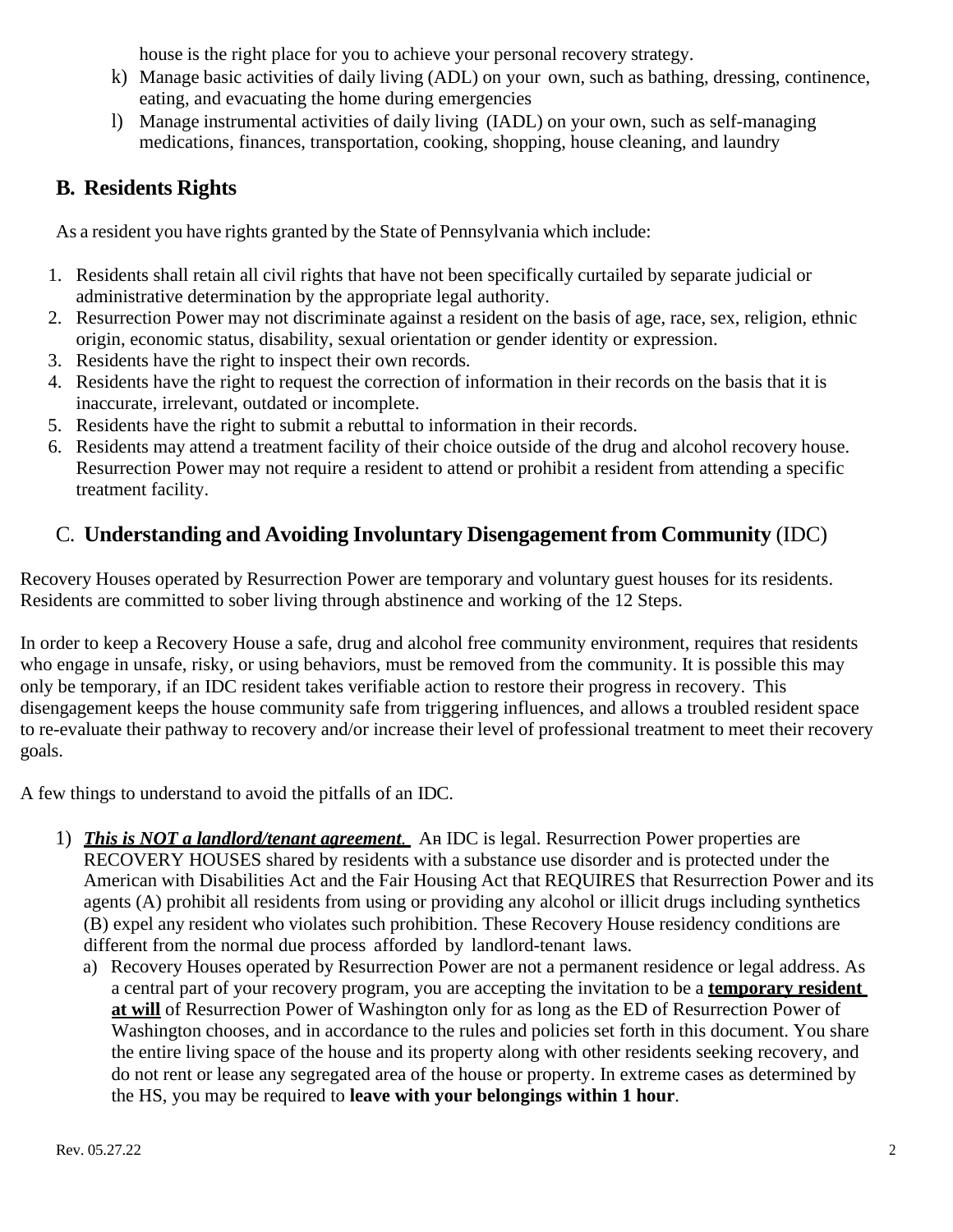- 2) **No one plans to return to using or receiving an IDC –** But this disease is cunning, baffling, and powerful. Therefore, during intake you will be asked to develop a crisis plan just in case you have an IDC. Such a plan might include a specific contact person for your support, designating a safe temporary place to shelter and the steps you will take to get back on track with recovery.
- 3) For the safety of the house, an immediate IDC is **REQUIRED** in the following circumstances:
	- a) The possession, use, sharing, or providing of alcohol, illicit drugs. or synthetics on or off the property
	- b) Incident of a failed drug screen test, or as determined by the HS
	- c) Refusal or inability to provide urine for a random drug screen testing within 1 hour of the request, while remaining within sight of HM or HS.
	- d) Refusal to allow immediate room or medication lock box inspection by staff or law enforcement personnel.
	- e) The possession of substance abuse paraphernalia or unapproved medications
	- f) Acts of theft, violence or criminal activity either on or off the property
- 4) Behaviors that **MAY** lead to IDC if uncorrected include:
	- a) Low commitment to recovery.
	- b) Ongoing negative attitude, disruptive, disrespectful, or insubordinate behavior as determined by the HM or HS.
	- c) Being aware that another resident has returned to using and not notifying the HS or HM.
	- d) Outbursts of rage, or threats.
	- e) Unpaid repairs for damage to house property.
	- f) Failure to comply with a behavioral contract.
	- g) Vitamins, herbs, minerals, supplements, or medication of any type brought into the house without prior approval of HS and not kept in your medication lock box
	- h) Not informing HS of new prescriptions or changes in prescriptions
	- i) Unpaid Program Fees as described in Rule #11
	- j) Having a visitor beyond the  $1<sup>st</sup>$  floor common living area of the house.
	- k) Repeated rule violations as described in Rule #8
	- l) An undocumented hospital emergency room visit.

## **D. House Rulesfor Community Life:**

- 1. The house staff includes the Executive Director (ED), House Manager (HM), and the House Supervisor (HS). The HS is accountable to the HM and serves as an overseer of the house. The HS seeks to serve the residents of the house by maintaining a safe recovery atmosphere and ensuring adherence to the rules. A more specific job description for the HS is posted in the house. The HS will be given the same respect and authority as the ED and HM by the residents of the house.
- 2. Curfews are in 3 phases:
	- a. Phase I First 30 days of participation OR until you complete a successful 30 in 30 is a 10PM curfew.
	- b. Phase II Days 31-90 is an 11:00 PM curfew,
	- c. Phase III Day 91 following with a successful 90 meetings in 90 days will be midnight curfew.
- 3. Overnight passes may be approved after 30 days of residence. Overnight passes are limited to 1 per week and must be submitted in writing and require 48 hours *prior* approval by the HS.
	- a. Approval will NOT be given for residents under sanctions or whose program fees are not paid in full after the  $5<sup>th</sup>$  day of the month.
	- b. Before leaving, residents must have their pass signed by the HS and pay for the drug test kit that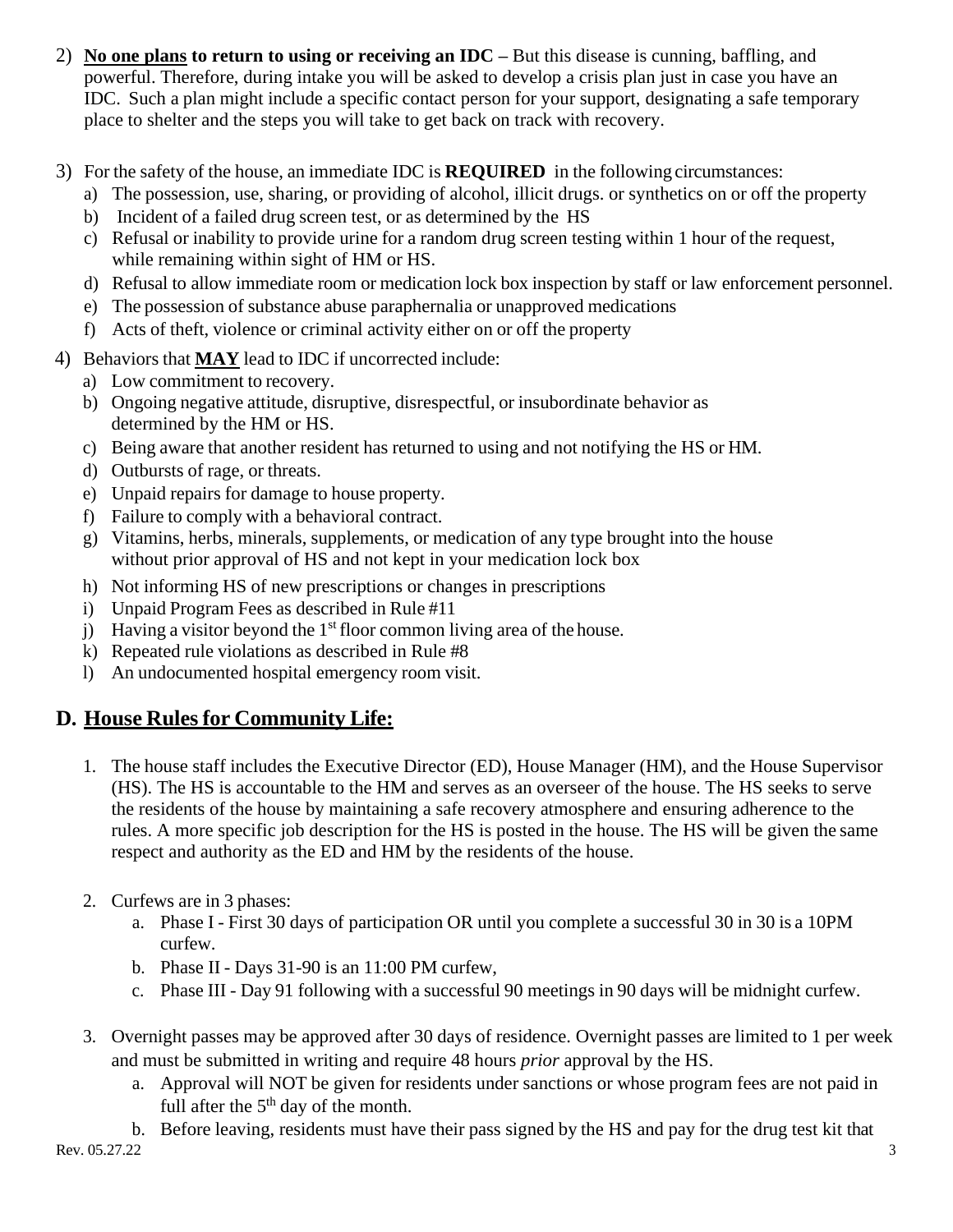will be administered upon their return.

- 4. **Visitors** are permitted between Noon and 10PM with the approval of the HS. Visitors are limited to a maximum of 3 hrs. unless approved by HS. Only clean & sober friends & family are permitted to visit the house.
	- a. All visitors are to stay on the first floor in public areas.
	- b. All visitors must respect the House rules and respect all house residents.
	- c. A limit of 2 visitors in the house at any one time is permitted unless approved byHS.
	- d. Significant others may visit residents who have 6 months in the house twice a week for 2 hrs. in the common area.
	- e. No visitors are permitted for residents behind on program fees without permission of HS
	- f. Bringing a visitor into an unauthorized or non-commons area can result in IDC
- 5. Upon entering the Resurrection Power recovery house, new residents should follow a one week buddy system. During this week the following rules will be imposed whenever possible:
	- a. Attend 12 Step meetings with another resident of the same house.
	- b. Any other errands that you have, or if you need to go to the store for anything, you should be accompanied by a trusted member of the recovery community and be approved by your HS
	- c. For any appointments you have, you must bring back a verification form and give it to the HS. Verification form must include time, date, and location of the appointment.
- 6. Residents are NOT permitted to work the overnight/ midnight shift. We feel that it makes it difficult to participate in the 12 Step Community and the House Community.
- 7. **Contact the HS as soon as possible if you require hospitalization or emergency care**. Residents must provide documentation for any Emergency Room or Doctor visits where resident receives a pain medication or a controlled substance. However, we do encourage our residents to request non-narcotic medication.
- 8. All prescription and OTC medications must be kept in a combination medication lock box/safe secured by the resident at entrance/intake. The HS will be given the combination that will be added to the resident record. All medications are to remain secured and locked inside the lock box and it the resident is responsible of for any stolen, lost, or damaged medications. The HS with the assistant HS may examine and count the contents at any time.
- 9. Medications: Because of the ever-changing landscape of substances with 'street value' or potential for abuse or diversion, Resurrection Power shall maintain a list of prohibited medications with or without a prescription. If there is a question or conflict regarding a medication, a release shall be signed permitting communication with the prescriber regarding possible alternative medications or short term interventions.
- 10. Residents violating any rule or regulation, unless otherwise noted, will receive the following escalating sanctions:
	- a. A verbal warning to bring problematic behavior issues to a resident's attention and to encourage motivation to improve as part of their overall recovery process
	- b. Other sanctions may be imposed for recurring infractions, or negative behaviors. Sanctions are at the discretion of the HS and may include, but are *not* limited to curfews, restrictions, reading/writing assignments, and additional chores. Violations will be re-visited 24 hours later and if it is uncorrected, additional sanctions will be levied and a written warning issued.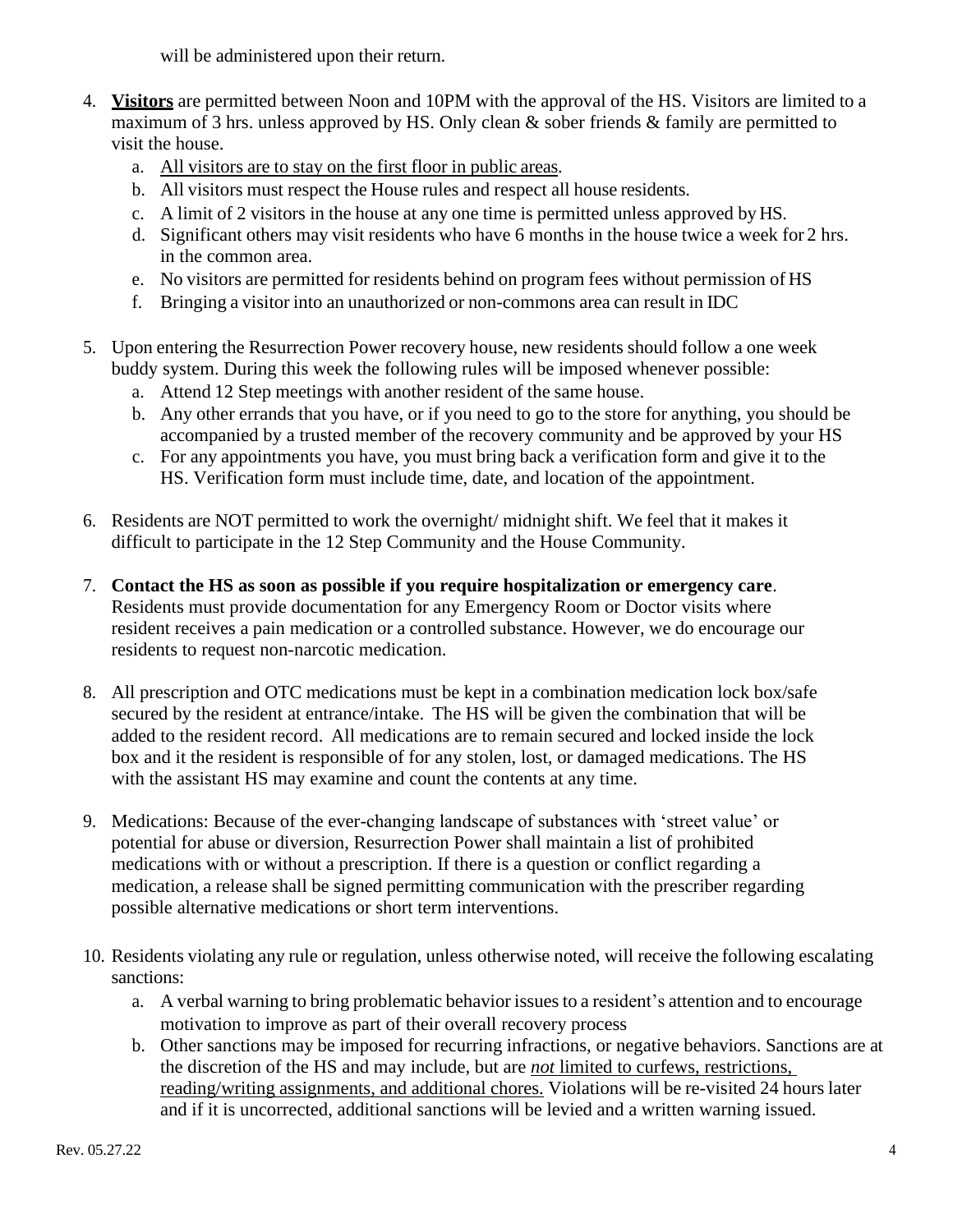- c. A written warning with a written behavioral contract form developed with the HS and the resident.
- d. If the negative behavior is not corrected, or is repeated, or if additional violations of any of the rules occur, an IDC will be imposed.
- 11. The HS may impose additional rules, tasks, or restrictions in order to enhance the recovery process for the whole house community or an individual within the house. Such changes shall be reported to the HM and evaluated within 24 hours.
- 12. Residents have the right to file a Grievance Form with the HM if they feel unfairly treated. Please refer to our grievance policy in the handbook and follow the steps accordingly.
- 13. **Program Fees:** (Subject to change)
	- a. Your share of expenses for living in the house is a \$400/month program fee that is due on the first of each month. *Prior to, or on the day of admission* a \$400 Money Order payment is required that will be applied to your account for your first 30 days. If you arrive during the middle of the month, a daily rate of **\$**13.33 will be used calculate the Program Fee due to be paid for the *remainder of the calendar month following* your first 30 days so your Program Fees thereafter will always be due on the first of the month.
	- b. Failure to pay your program fee by the first of the month could result in IDC. We cannot allow resident to be behind in their program fee payments. The house depends on you paying your fair share. Economic insecurity is a major trigger for relapse. It is assumed that food and shelter are among life's top physical priorities for people in recovery
	- c. No overnight passes *or visitors* are permitted if you are behind on program fees or on restriction.
	- d. In special circumstances, especially related to health or a family crisis that takes you away from employment for an extended period, a written payment plan can be developed with the HM. On a case-by-case basis, scholarships may be available.
- 14. In the case of a positive drug screen test: (**See Understanding IDC p.2**)
	- a. Return to using is grounds for immediate IDC, with law enforcement if deemed necessary by the HM or HS. Disengaged residents will have one (1) hour to remove their belongings from the house. Any belongings left past 2 days without written permission of the HM or HS, may be donated to charity.
	- b. IDC residents will not be permitted back on the property without permission from the HS. Other residents are not to permit admittance into the house, or give anything in the house to the IDC resident. The IDC resident is to be directed to the HS.
- 15. Our hope for an IDC resident is for you to discover your next step in your recovery process. If you desire to be re-admitted to the house you need to comply with the following plan:
	- a. 2 weeks out of the house to be beyond the phenomenon of cravings, along with daily attendance at 12 step meetings with verification sheets signed
	- b. Receive an assessment by Washington Drug & Alcohol or another qualified Drug & Alcohol professional and follow their recommendations. A release must be signed in order for the HM to consult with your counselor.
	- c. A demonstration of willingness to take direction is a key issue for re-admission.
	- d. A community vote **may** be taken prior to readmission in order to advise the HS and HM.
	- e. Please understand, there is no guarantee of readmission and we cannot HOLD BEDS for persons outside the house with an IDC.